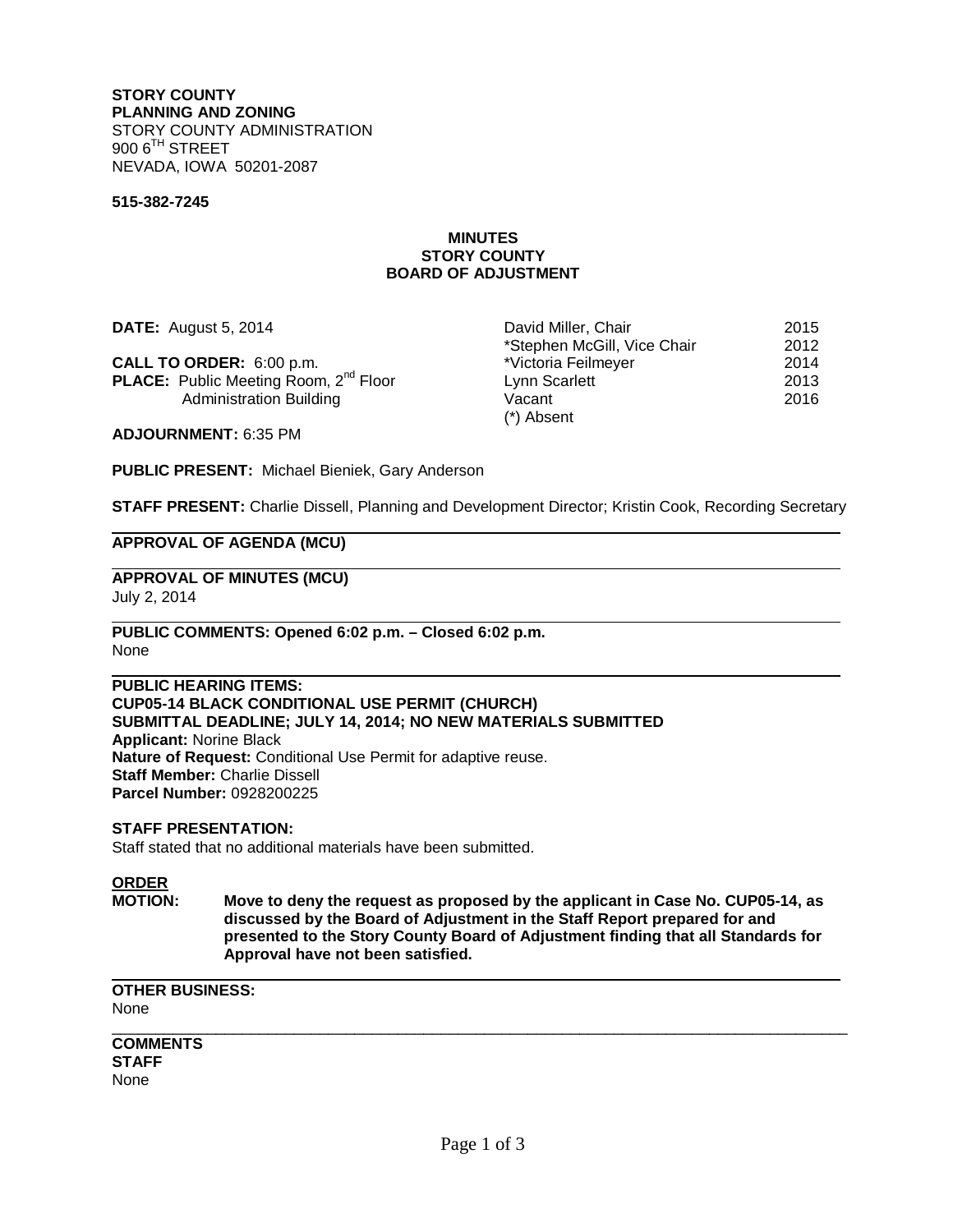**BOARD** None

**ADJOURNMENT: 6:35 PM**